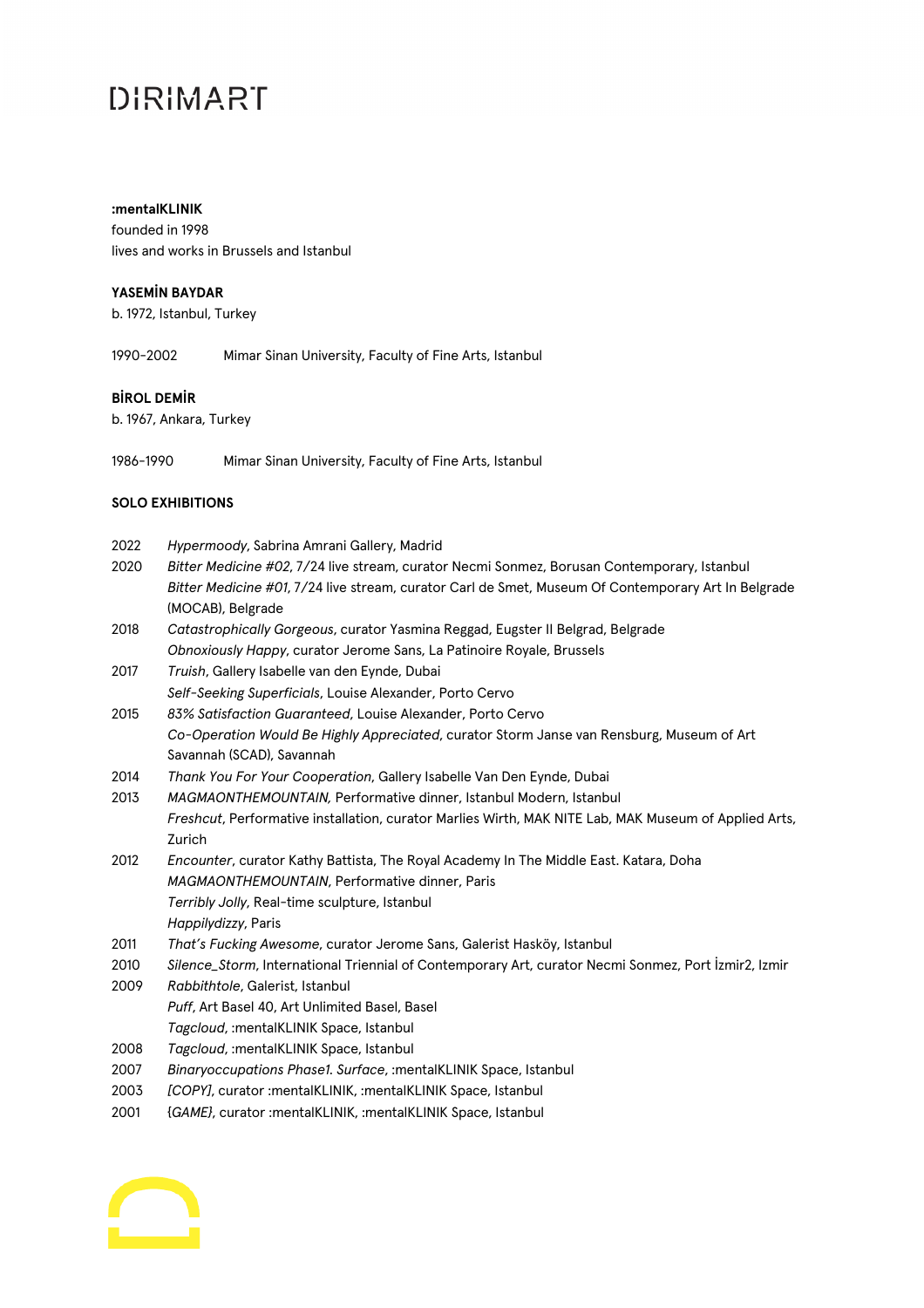# **DIRIMART**

### 2000 *(SLEEP),* curator :mentalKLINIK, :mentalKLINIK Space, Istanbul

## **SELECTED GROUP EXHIBITIONS**

| 2021 | Signs Of The Times, curator Jerome Sans, Apalazzo Gallery, Brescia                                     |
|------|--------------------------------------------------------------------------------------------------------|
|      | Tiger In A Tropical Storm, Louise Alexander, Porto Cervo                                               |
|      | Out Of Place, Isabelle van den Eynde, Dubai                                                            |
|      | Ticker Tape, project by Cel Crabeels, NICC, Antwerp & Brussels                                         |
|      | Canal Connect_Mad Machine, curator Charles Carcopino, TEATROS DEL CANAL, Madrid                        |
|      | Beyond All You Are Mine, project by Joel Andrianomearisoa, HAKANTO CONTEMPORARY, Antananarivo          |
| 2020 | Ver Versus Ver, Sabrina Amrani Gallery, Madrid                                                         |
|      | Perspecti.Ef.Ve, a performative tour on "It Never Ends", exhibition by John Armleder, Kanal Centre     |
|      | Pompidou, Brussels                                                                                     |
|      | Here We Reach All The Dreams Of The World, project by Joel Andrianomearisoa, HAKANTO                   |
|      | CONTEMPORARY, Antananarivo                                                                             |
| 2019 | Almost Home, project by Joel Andrianomearisoa, RX Gallery, Paris                                       |
|      | Racing The Galaxy, curators Jerome Sans & Dina Baitassova, ASTANA ART SHOW, Astana                     |
|      | Eldorama, curators Jerome Sans, Jean-Max Colard and Isabelle Bernini, Tripostal, Lille                 |
|      | Golden Room, curators Jerome Sans, Jean-Max Colard and Isabelle Bernini, Palais des Beaux-Arts, Lille  |
|      | Sunday Morning, curator Nicole O'Rourke, Galerist, Istanbul                                            |
| 2018 | The Thirtieth Year, curator Jerome Sans, Krizinger Projekte, Wien                                      |
|      | Evolve, curator Necmi Sonmez, Galery A, Izmir                                                          |
| 2017 | Summer In The City, La Patinoire Royal, Brussels                                                       |
|      | Good Printing, curator Yasmina Reggad, Gallery Isabelle Van Den Eynde, Dubai                           |
| 2016 | White Cube, curator Amanda Abi Khalil, Gallery Isabelle Van Den Eynde, Dubai                           |
| 2015 | Time And Image, curator Christina Androulidaki, Greek Film Archive Museum, Athens                      |
| 2014 | Entre Nosotros (Between Us), Video art from the Middle East and North Africa in a global World Etopia, |
|      | curator Sabrina Amrani, Centro De Arte Y Tecnología, Zaragoza                                          |
|      | Plurivocality, curator Levent Calikoglu & Celenk Bafra, Istanbul Modern, Istanbul                      |
|      | Rock The Casbah, Carpenters Workshop Gallery, Design Miami, Basel                                      |
| 2012 | Istanbul Modern-Rotterdam Boijmans Van Beuningen Museum, Rotterdam                                     |
| 2011 | B-34 Kulturk, Freie University, Berlin                                                                 |
|      | 30 Et Presque-Songes, curator Joel Andreanomearisoa, Maison Revue Noire, Paris                         |
|      | Dreams Of Art Spaces Collected, IGBK, Berlin                                                           |
| 2010 | From Istanbul They Come, curator Eleftheria Tseliou, Kappatos Gallery, Athens                          |
| 2009 | A Survey Of Turkish Art, Cuadro Fine Art Gallery, Dubai                                                |
| 2007 | Converted01, curator Eric van Hove, X-Cube© Locker, Tokyo                                              |
|      | Give Joel A Gift, You Will Be Gifted, 30 and Almost-Dreams Exhibition, curator Joel Andreanomearisoa,  |
|      | Antananarivo                                                                                           |
|      | Frozen45, Tomorrow Now Exhibition, curators Alexandra Midal & Bjorn Dahlström, Musee d'Art Moderne     |
|      | Grand-Duc Jean (MUDAM), Luxembourg City                                                                |

2004 *~Self01*, curator Marie-Claude Beaud, Musee d'Art Moderne Grand-Duc Jean (MUDAM), Luxembourg City